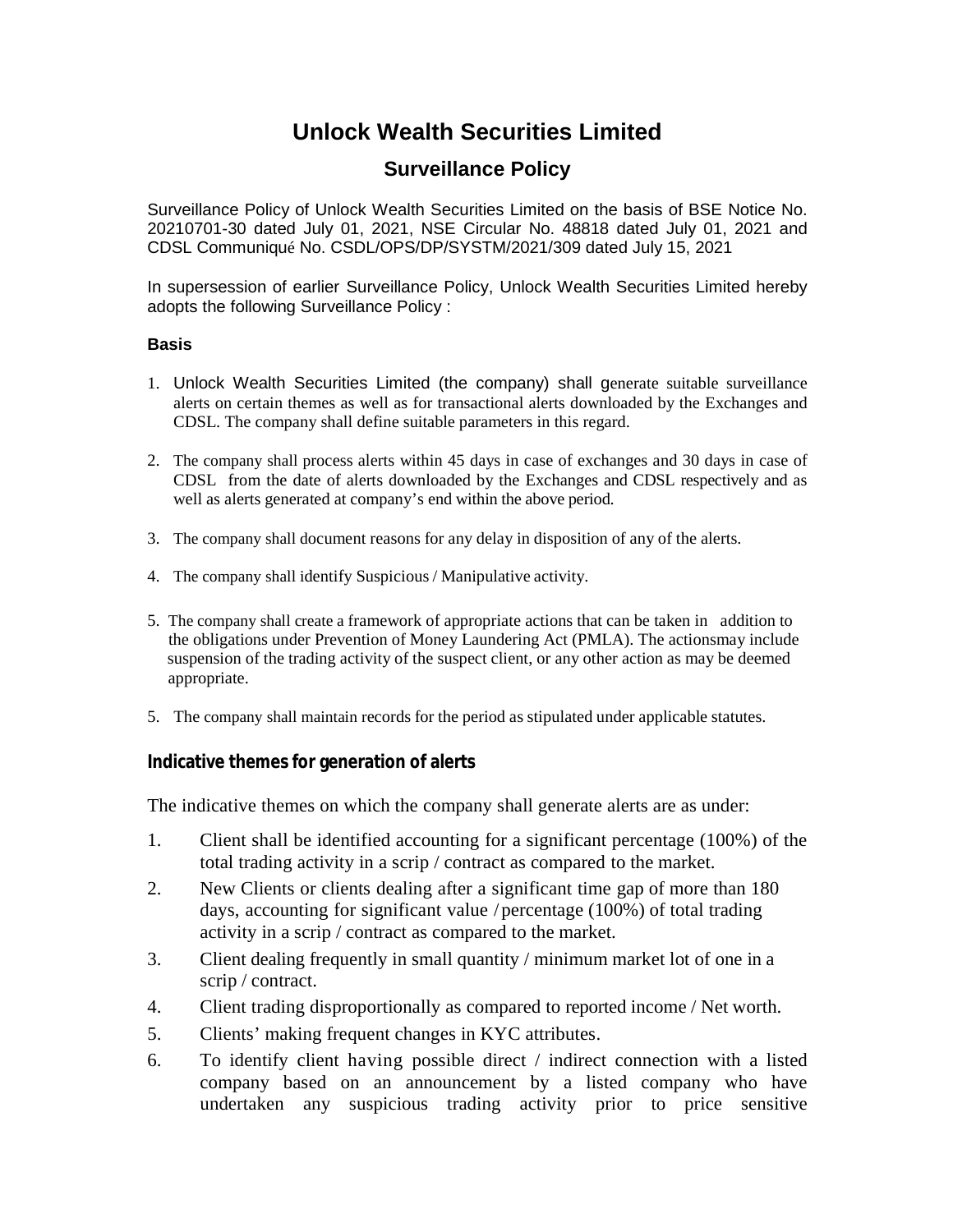announcement by said listed company.

- 7. Client having significant selling concentration, in the scrips, forming part of 'For Information list' or 'Current Watch list' published from time to time.
- 8. Consistency in profit / loss at client level, rationale for such trading activities.
- 9. Significant trading activity in scrips by client who has pledged the shares of same scrip.
- 10. In case of concerns of trading activity of a client in a scrip, monitoring whether the orders are being placed by respective client or his authorized representatives and monitoring client's address as per KYC vis-a-vis the dealing office address.
- 11. Surveillance / monitoring of IP addresses of clients (including identification of multiple client codes trading from the same location).
- 12. In case the client has significant trading activity in the same scrips which the client has pledged or has significant holding or has frequent off-market transactions in the said scrips.
- 13. In case the client has opened multiple demat accounts with same demographic details (viz. same PAN /mobile number / email id/ bank account no. / address considering the existing demat accounts held with the DP).
- 14. Communication (emails/letter) sent on registered Email id/address of clients getting bounced.
- 15. Client making frequent changes in details of demat account such as, address, email id, mobile number, Authorized Signatory, POA holder etc.
- 16. Client making frequent off-Market transfers in a specified period.
- 17. Client making off-market transfers not commensurate with his income/Networth.
- 18. Client making pledge transactions not commensurate with his income/Networth.
- 19. Client making off-market transfers (High Value) immediately after modification of details in demat account.
- 20. Review of reasons given by the client for off-market transfers vis- à-vis profile of the client e.g. transfers with reason code Gifts with consideration, frequent transfers with reason code Gifts/Donation to unrelated parties, frequent transfers with reason code off-market sales.
- 21. Sudden Increase in transactions activities in newly opened accounts in short span of time and suddenly holding in demat account becomes zero or account becomes dormant after some time.
- 22. Analyze patterns and trends with respect to different themes in order to prevent and detect any type of market manipulation activity carried out by the client.

### **Client due diligence:**

The company shall carry out following activities for client due diligence: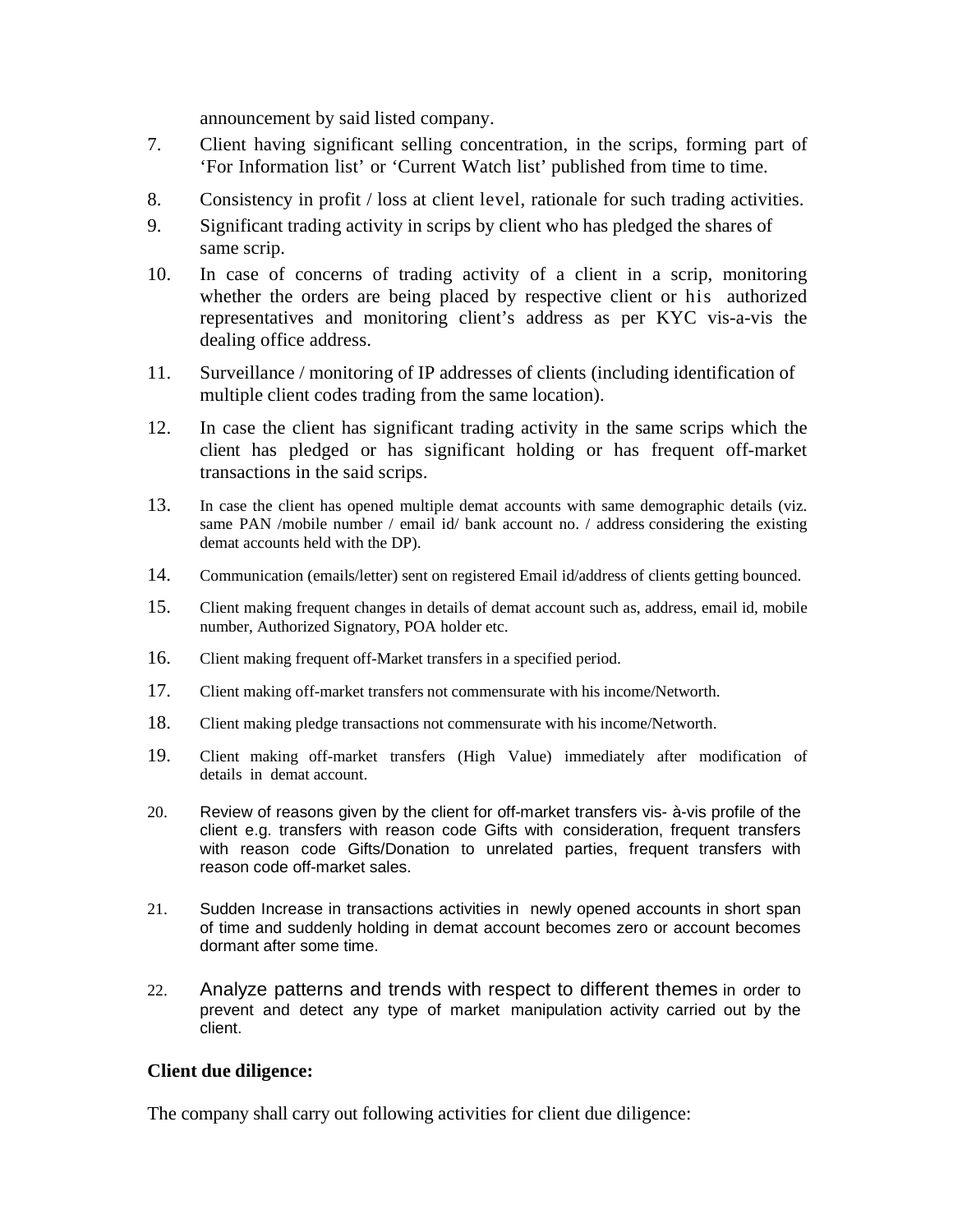- 1. The company shall carry out the Due Diligence of their client(s)  $/BO(s)$  on an on-going basis.
- 2. The company shall ensure that, key KYC parameters of the clients are updated on a periodic basis as prescribed by SEBI and latest information of the client is updated in UCC database of the Exchange / Depository System..

Based on available information, the company shall establish groups / association amongst clients, inter-alia, to identify multiple accounts / common account / group of clients.

### **Processing and Reporting of alerts:**

- 1. Trading Member shall obtain trading rationale and necessary supporting documents including bank statements, demat statements, Income/networth provided by the client / BO for analyzing / processing the alerts.
- 2. After analyzing the documentary evidences, the company shall record its observations for such identified transactions of its client.
- 3. With respect to the transactional alerts downloaded by the Exchanges and CDSL the company shall ensure that all alerts are analyzed and status thereof (Verified & Closed / Verified & Sent to Exchanges/CDSL) including action taken is updated within 45 days / 30 days or as prescribed by the exchanges / CDSL from time to time in the reporting portals of the respective exchange or to CDSL or other authority as applicable. Reason for any delay in disposition of the alerts within the prescribed time shall be recorded.
- 4. With respect to the alerts generated at the company end, the company shall report instances with adverse observation, along with details of action taken, to the Exchange within 45 days or within 30 days to CDSL or as prescribed by the exchanges/CDSL from time to time, of the alert generation.

### **Quarterly Reporting**

The company shall also provide duly approved status of the alerts on a quarterly basis o the exchanges and CDSL in the prescribed format within 15 days from end of the quarter.

## **Depository (CDSL) specific Provisions**

- 1. The company shall maintain register (electronic/physical) for recording of all alerts generated.
- 2. While reviewing alerts, the company shall obtain transaction rationale, verify demat statement and also obtain supporting documents as required from the client.
- 3. After verifying the documentary evidences, company will record its observations for suchidentified transactions of its Client.
- 4. With respect to the transactional alerts provided by Depository, company shall ensure that all alerts are reviewed, and status thereof (Verified & Closed / Verified & Reported to